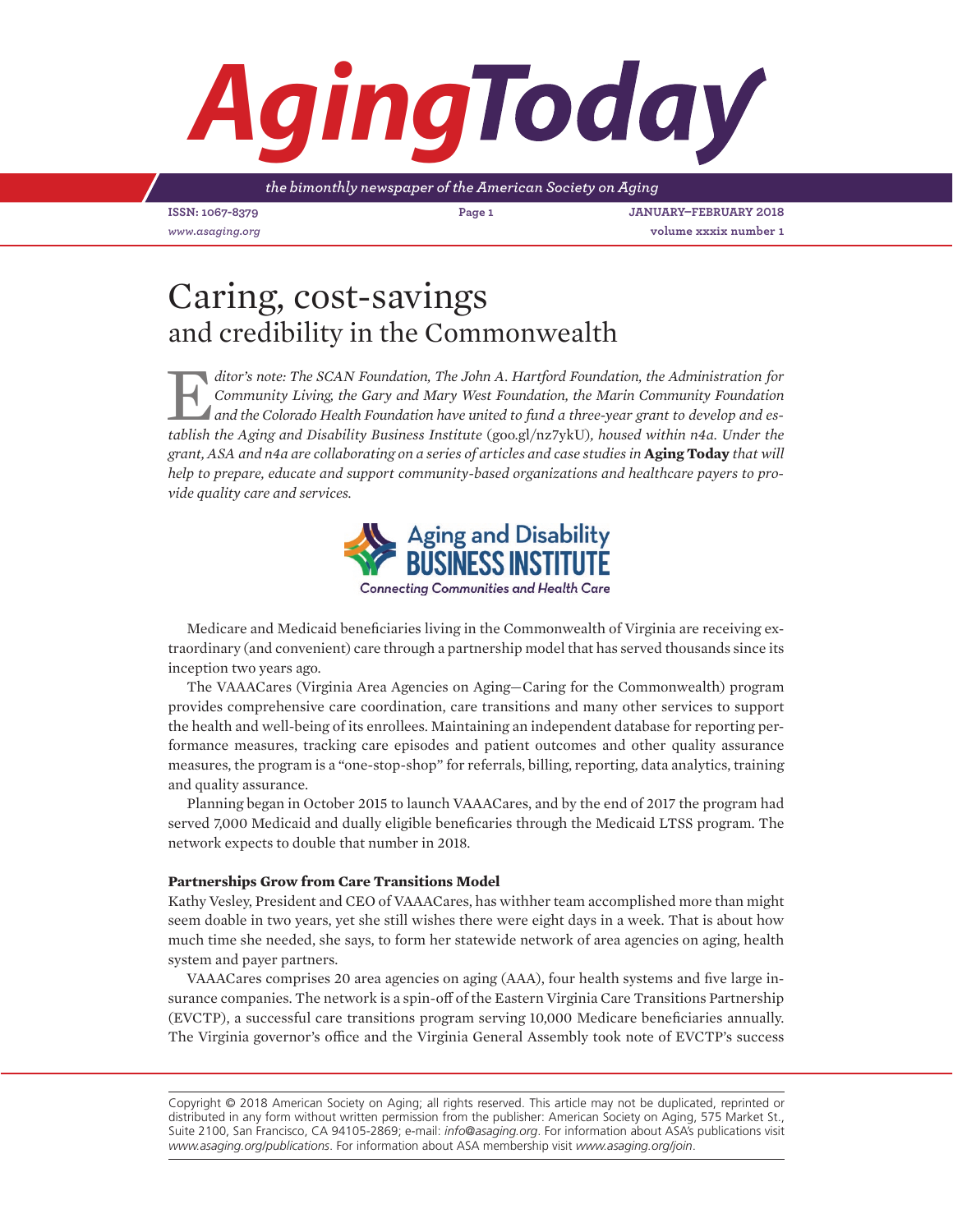and asked Bay Aging, the legal entity overseeing all these partnerships, if they could create a program similar to EVCTP, but across the entire state.

Vesley responded by spending two years' worth of "eight-day" weeks developing the network, until she had 100 percent of Virginia's 25 AAAs supporting the effort, if not directly participating in it. She doesn't take all the credit, however, but bestows it on her advisory council and hardworking staff. One key council member is Dr. Eric Coleman, creator of the original Care Transitions Program.

"His model is the secret sauce," says Vesley. "That's why we've been so successful. Also [helping the program succeed are], Dr. Kyle Allen [a physician on the council who has extensive experience

in developing and implementing innovative geriatric care models] and others with the state units on aging, plus Medicaid. The actual worker bees," she adds, "are an R.N. who oversees the project and works hands-on, day-to-day, and other staff who have expertise in health and human services, social services and healthcare administration."

The EVCTP staff worked to reduce 30-day Medicare readmission rates through transition coaching, and setting up care plans by going into patients' homes and developing care goals. In the VAAACares program, staff perform similar work, but for managed care organizations (MCO), as well as provide Medic-



*VAAACares President and CEO Kathy Vesley speaks on Capitol Hill in 2017.*

aid care coordination. Vesley calls EVCTP's work a "middle step," in which Bay Aging built a reputation for success in keeping people out of the hospital. The EVCTP program continues as a regional component to the much larger, statewide VAAACares.

Vesley takes this services provision very seriously, as Virginia has a large and growing older adult population at a time when funding is shrinking. "We needed to find a new way to infuse services and dollars," says Vesley. "We should be helping older adults stay out of the hospital anyway, but this network also offered us access to revenues and resources where we could optimize the services AAAs normally give." She stresses the need for beginning the whole process with a triedand-true, evidence-based model (in this case, the Coleman model), which can give AAAs quantifiable results and bring added credibility to the program.

VAAACares asked older adults about their goals, if they understood their discharge instructions and, using the talk-back listening method, built on what they needed to form the program's service line. "When we saw a lot of depression, we added the Healthy IDEAS [Identifying Depression, Empowering Activities for Seniors] model or Chronic Disease Self-Management," says Vesley.

"Older adults [wanted] more information. We got tablets, so we could show people what [was] happening in their bodies, and they loved that. There was a lot we added to evidence-based interventions, which allowed us … to look for new streams of revenue and build out our service system."

Vesley was inspired and motivated to expand the program statewide and share it with other AAAs: "I don't want to sound … immodest, but [the program] is toogood not to share with others, to give them the opportunity, so that 'a rising tide lifts all boats.' "

#### **Going National Is a Goal**

Vesley sees potential for replicating the program model on a national level, too, even if it requires a few years to expand. Crediting the National Association of Area Agencies on Aging's (n4a) Aging and

#### *www.asaging.org*

Copyright © 2018 American Society on Aging; all rights reserved. This article may not be duplicated, reprinted or distributed in any form without written permission from the publisher: American Society on Aging, 575 Market St., Suite 2100, San Francisco, CA 94105-2869; e-mail: *info@asaging.org*. For information about ASA's publications visit *www.asaging.org/publications*. For information about ASA membership visit *www.asaging.org/join*.